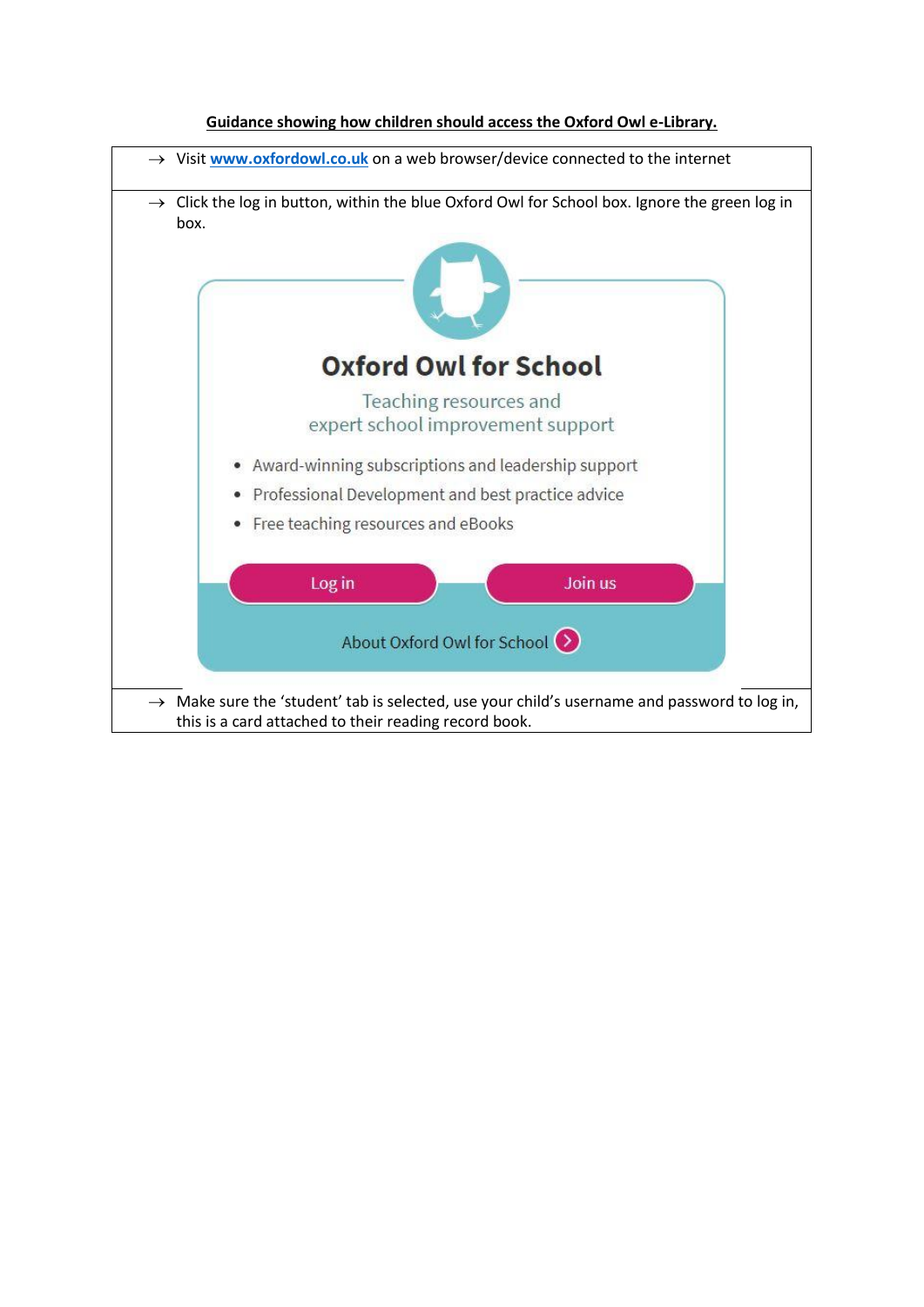| <b>Students</b>                | Teachers                                                  | Parents            |  |
|--------------------------------|-----------------------------------------------------------|--------------------|--|
|                                |                                                           |                    |  |
|                                |                                                           |                    |  |
|                                | Class or student username                                 |                    |  |
|                                |                                                           |                    |  |
| Password                       |                                                           |                    |  |
|                                |                                                           |                    |  |
|                                |                                                           | Login              |  |
|                                |                                                           |                    |  |
| Help                           |                                                           | Forgotten my login |  |
|                                |                                                           |                    |  |
|                                |                                                           |                    |  |
|                                | $\rightarrow$ Enter the generic school code which is vsb9 |                    |  |
| Login                          |                                                           |                    |  |
| Please select your user type.  |                                                           |                    |  |
| <b>Students</b>                | Teachers                                                  | Parents            |  |
|                                |                                                           |                    |  |
| Please enter your school code. |                                                           |                    |  |
|                                |                                                           |                    |  |
| School code                    |                                                           |                    |  |
| vbs9                           |                                                           |                    |  |
|                                |                                                           |                    |  |
|                                |                                                           | Login              |  |